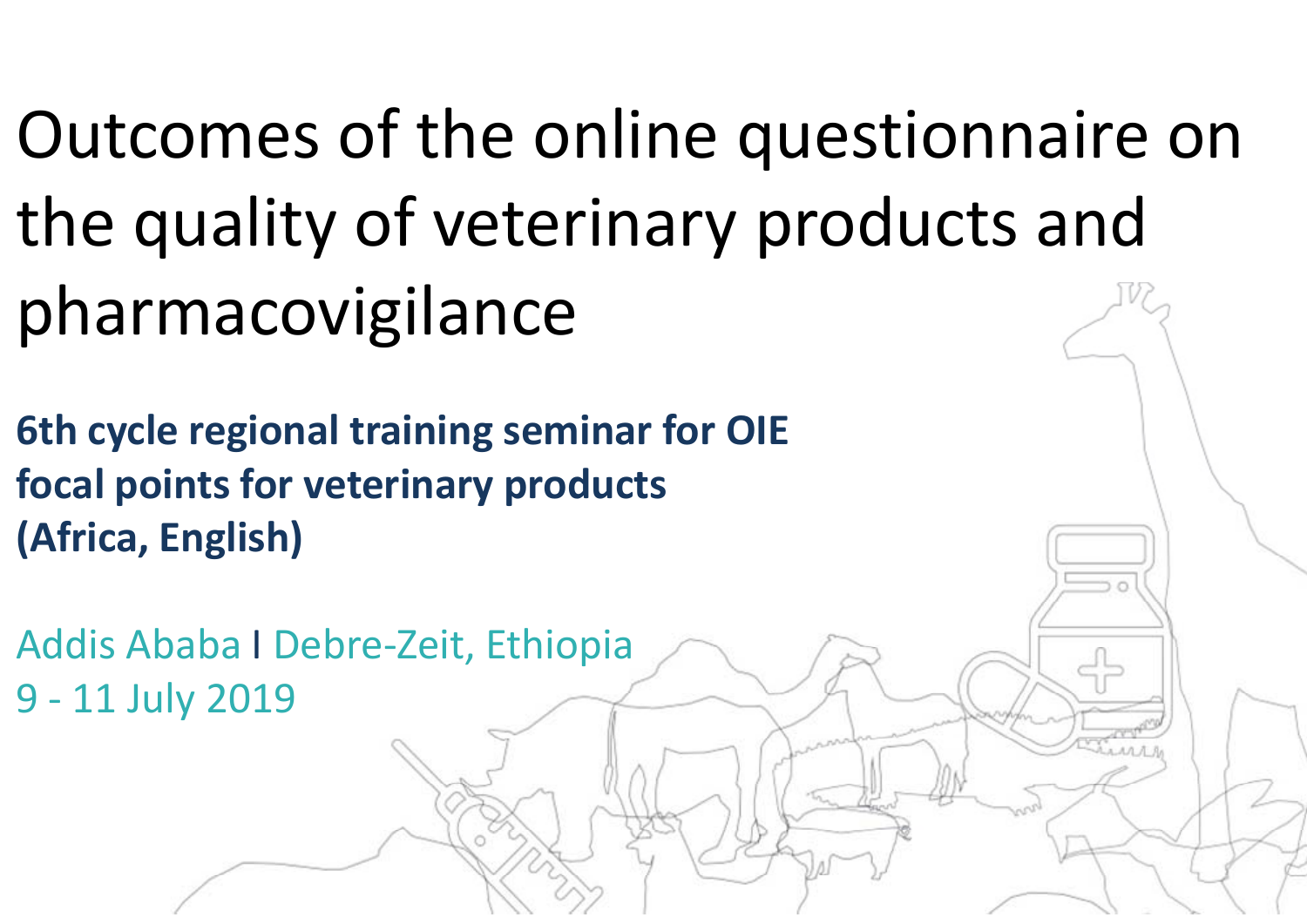### **Responses from**

25 respondents in 21 countries

- 1. Angola 2. Botswana 3. Egypt 4. Eritrea 5. eSwatini 6. Ethiopia 7. Gambia 8. Kenya 9. Libya
- 10. Malawi
- 11. Mauritius
- 12. Mozambique
- 13. Namibia 14. Nigeria 15. Seychelles 16. Somalia 17. South Africa 18. South Sudan 19. Sudan 20. Tanzania
	- 21. Zimbabwe

*AMAR*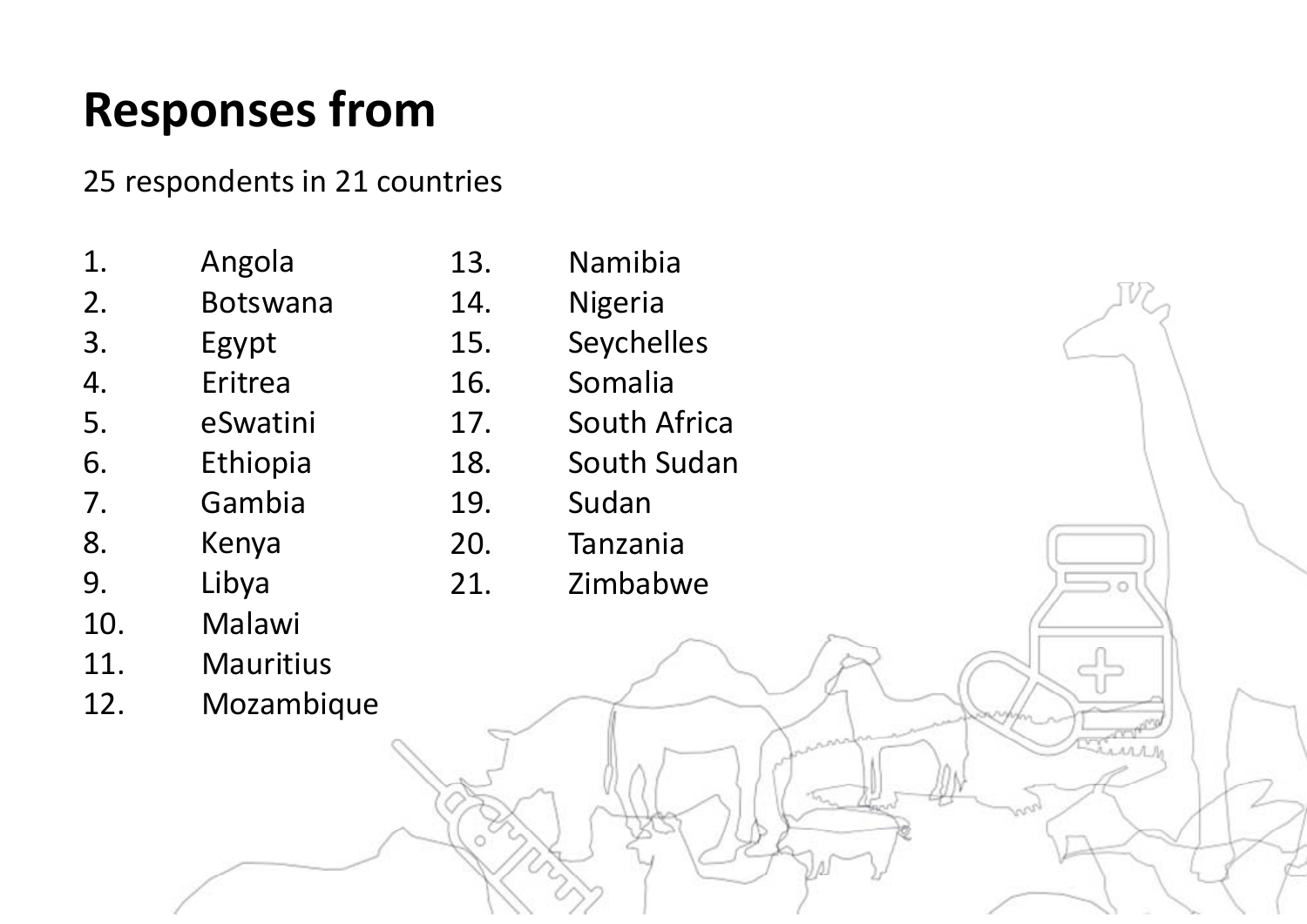**1. Does your country currently have a designated governmental body for registration of veterinary products, or is there work in progress to develop it?** 

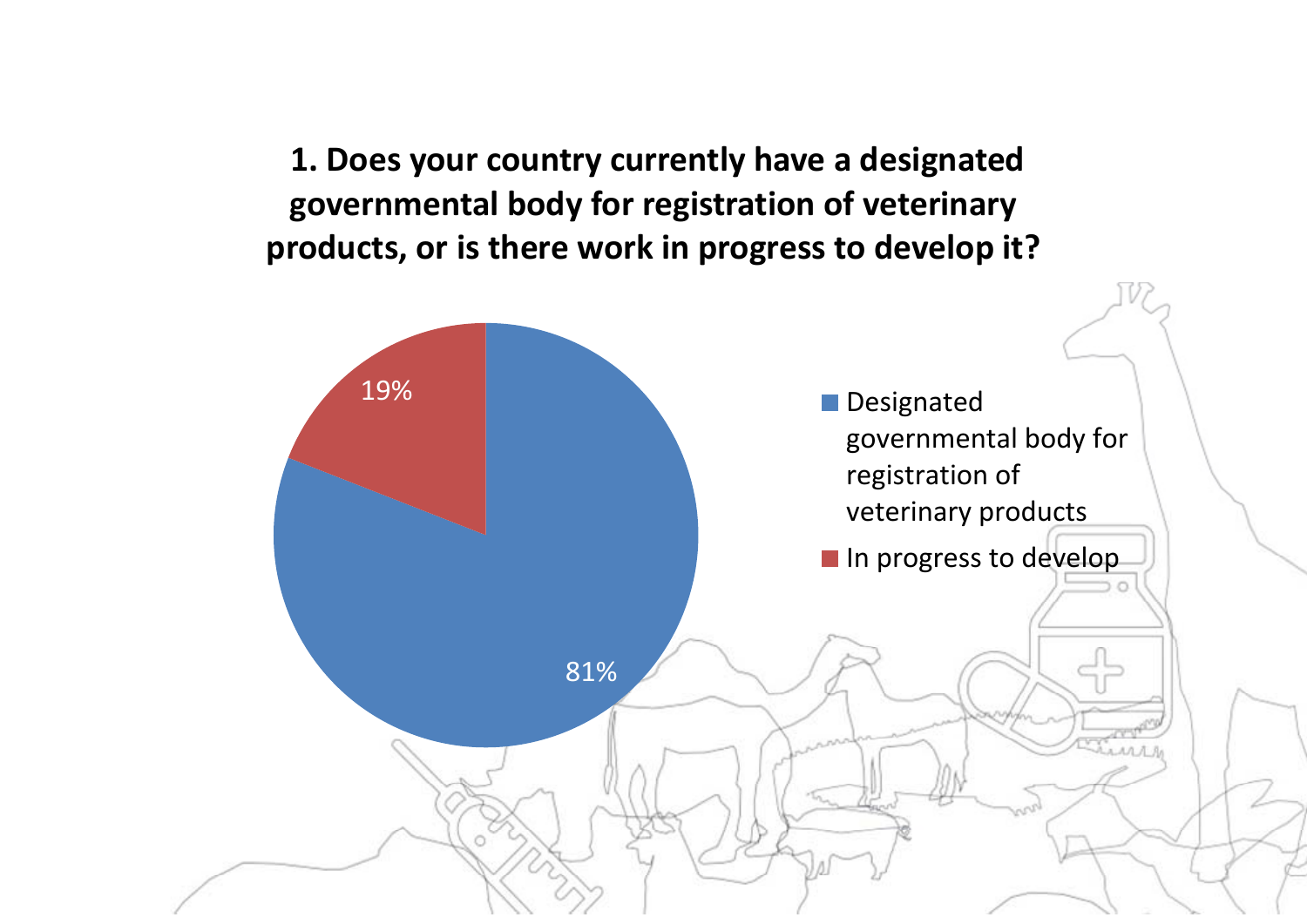**2.a. If you have a designated governmental body for registration of veterinary produts, do you have a database or list for all authorized/registered veterinary medicinal products ?**

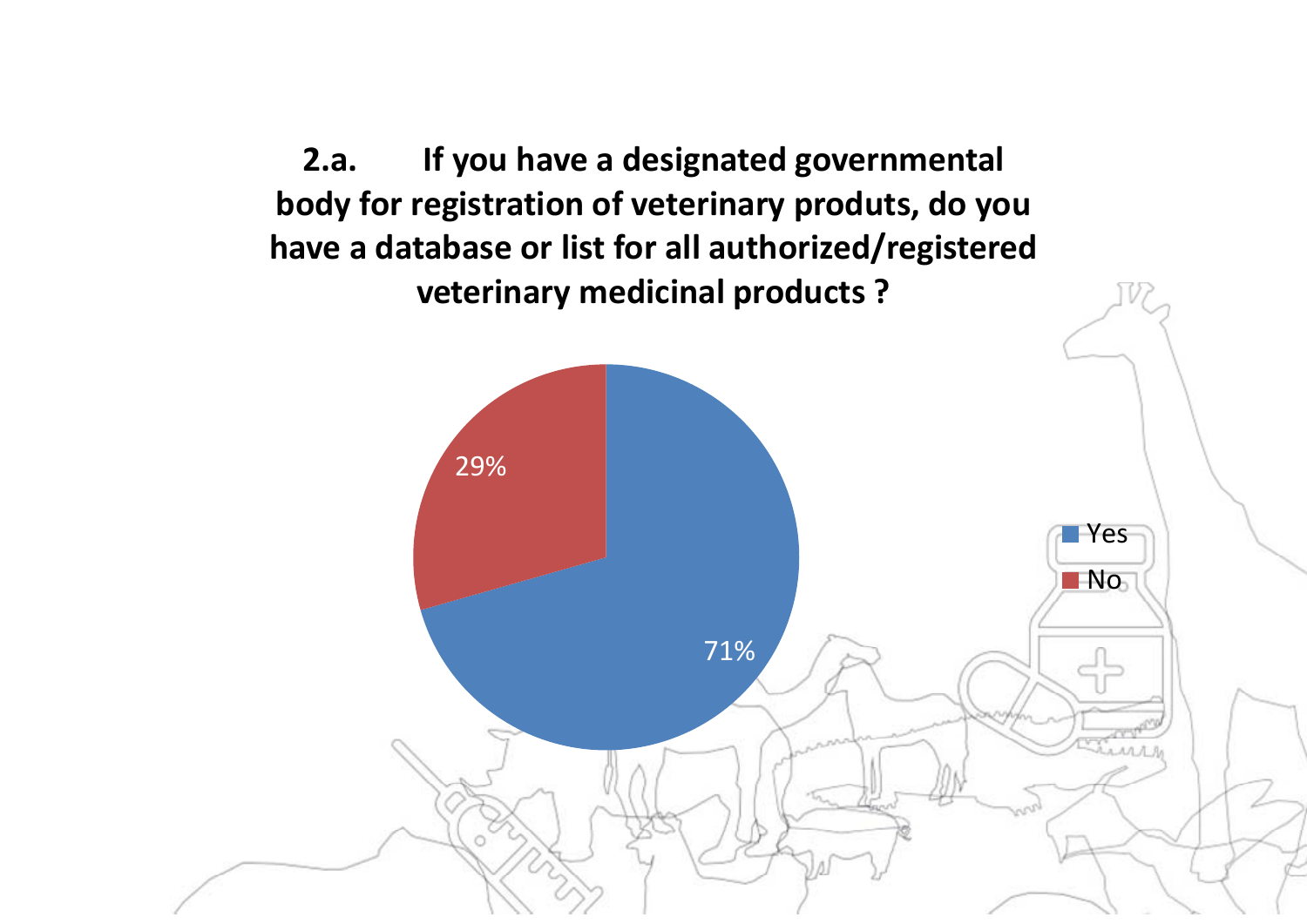#### **2.b. Is the list of registered products publicly accessible?**

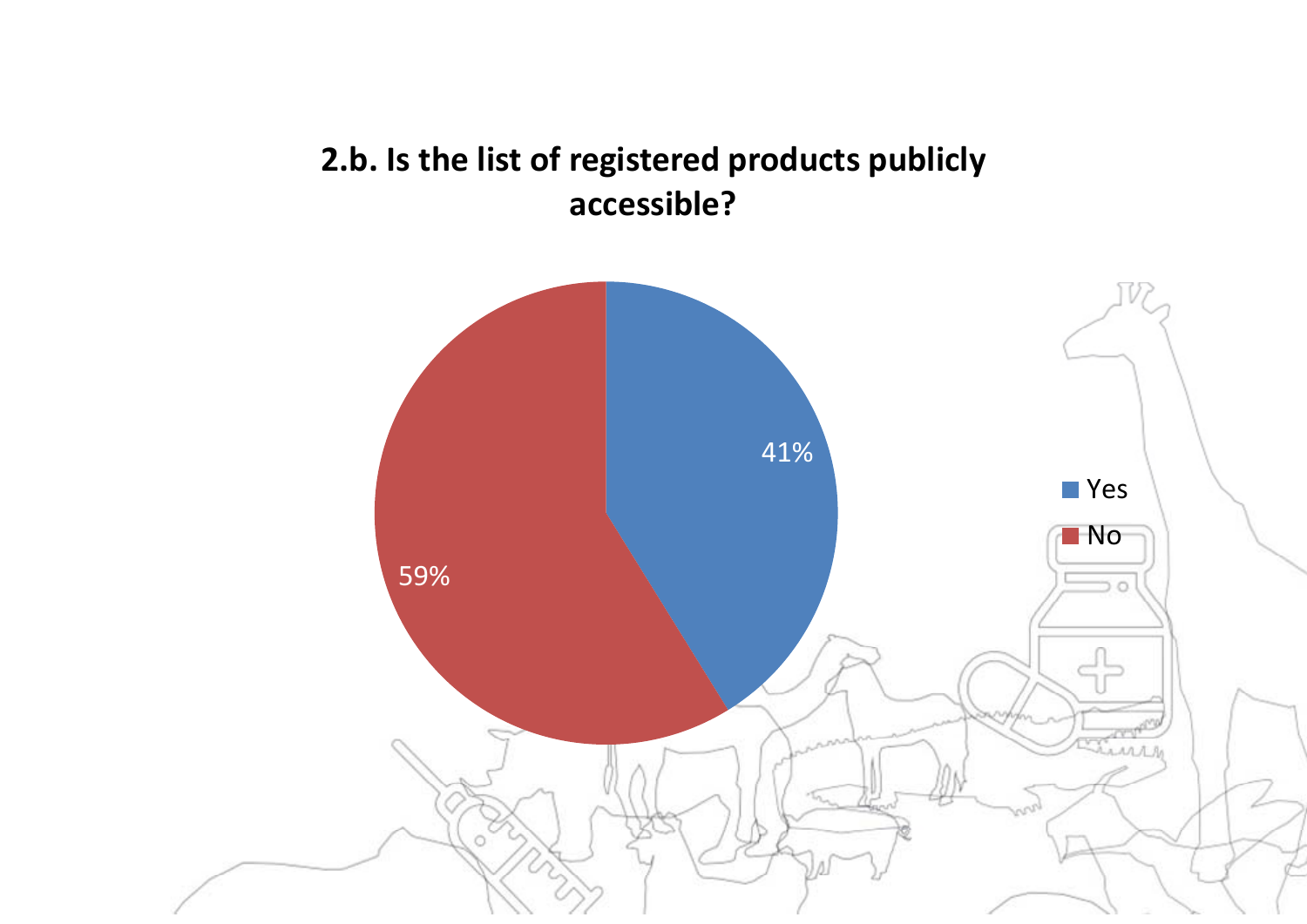**3.a. Do you have pharmacovigilance (PHV) legislation implemented in your country ?** 

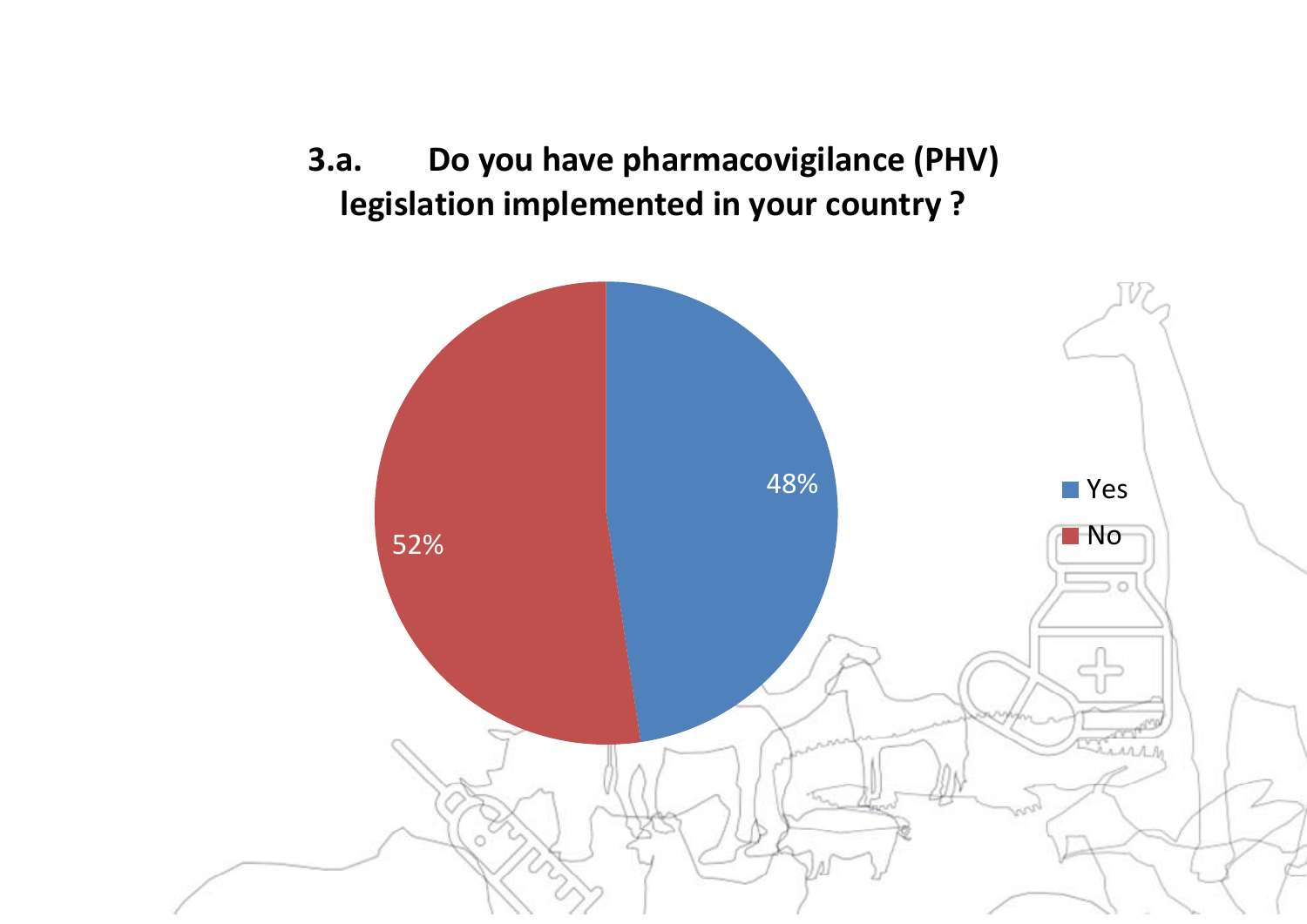**3.b. Do you have a functioning pharmacovigilance system in your country ?** 

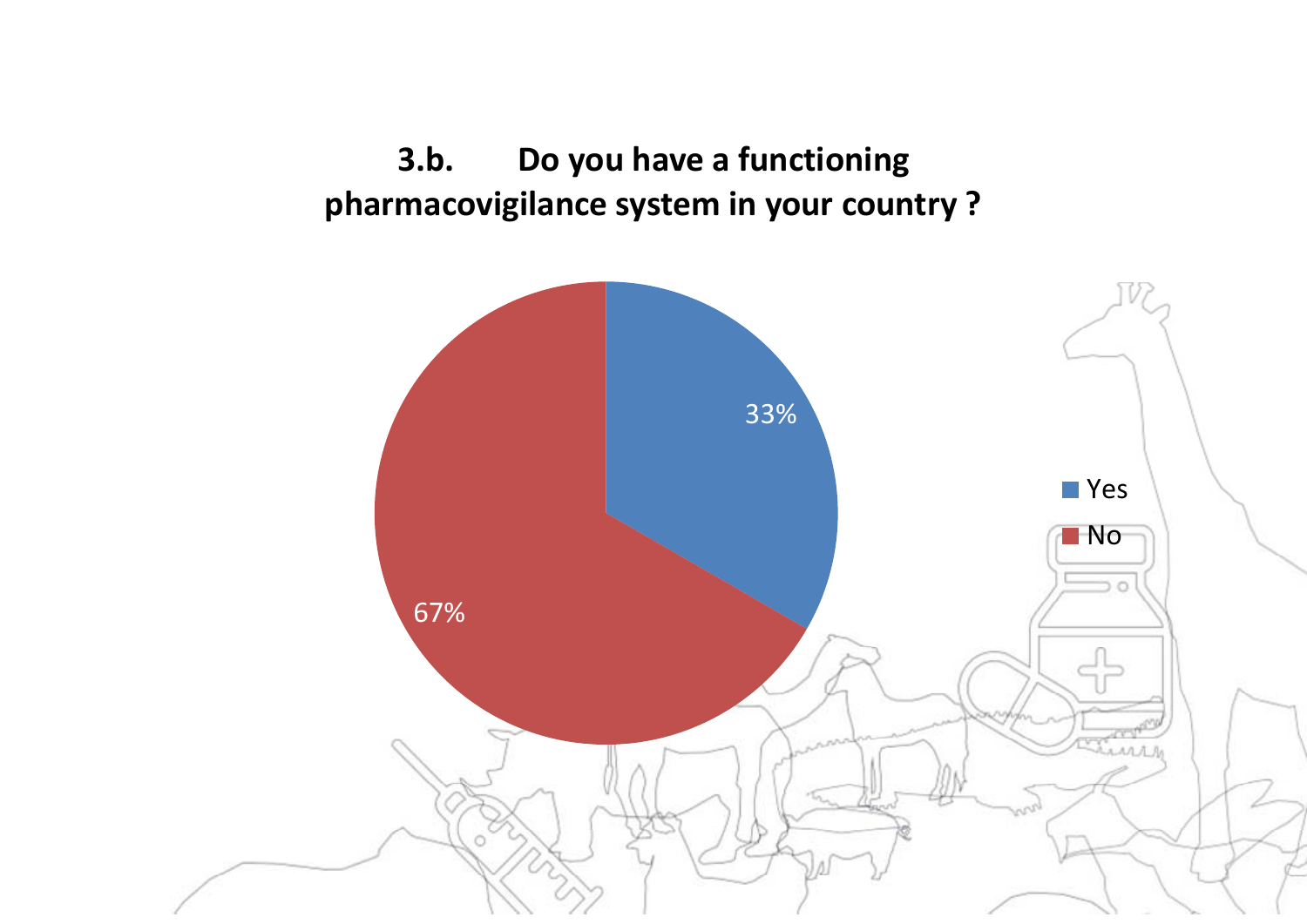**3.c. Do you have (a) PHV guideline(s) that are used in the post-marketing activities?** 

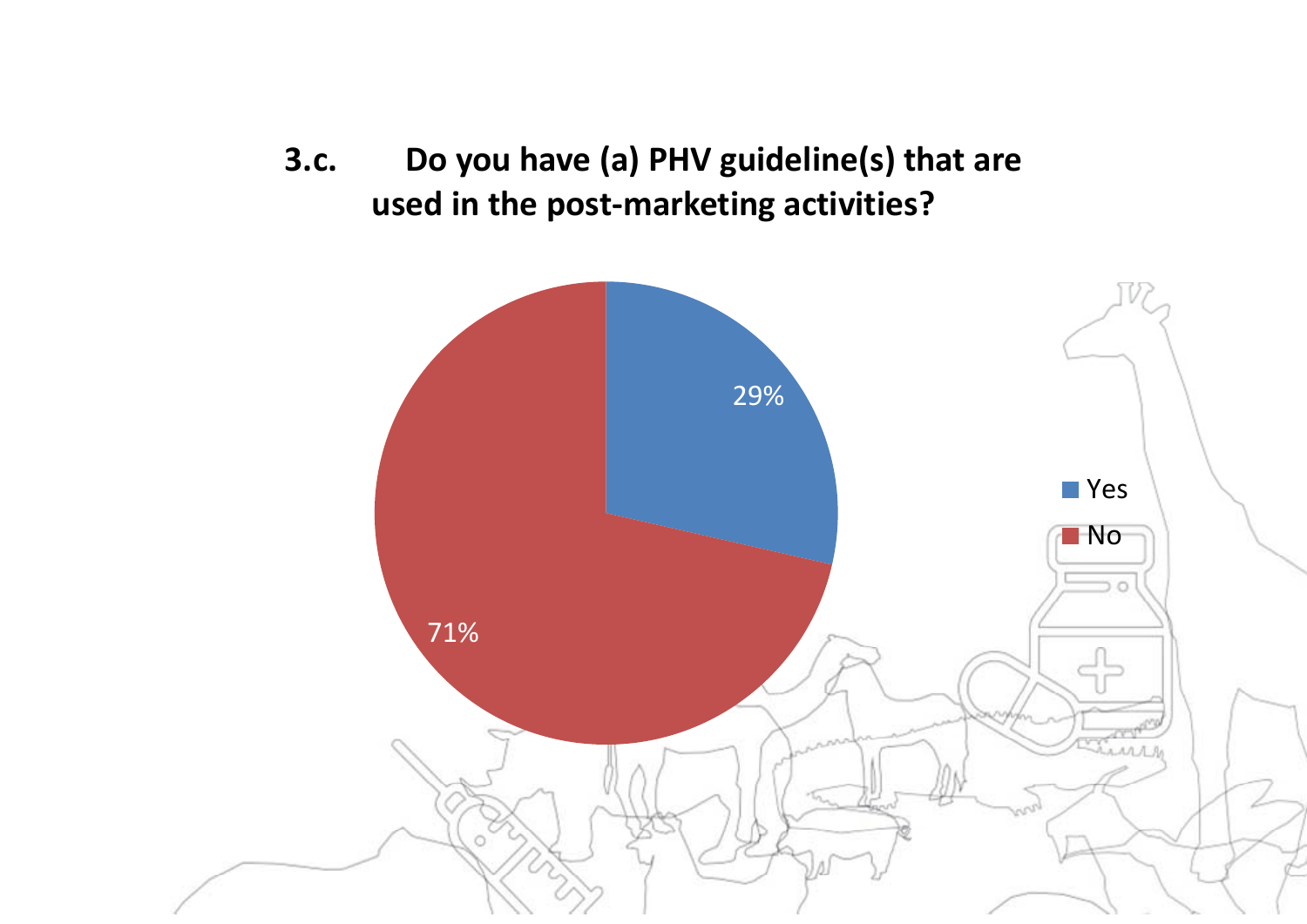# **3.d. If you have a pharmacovigilance system, please describe its key elements**

- • (1) Medicines are supplied to registered suppliers (2) Suppliers are required to keep a record of VMPs supplied to farmers (3) Farmers are required by legislation to keep treatment records. (4) Pharmacovigilance officers are appointed under the newly established *Medicines Regulatory Authority* (BoMRA) (5) VICH PHV guidelines to be adopted (6) *Veterinary Legislation Agreement*  (VLA) to be signed this year with OIE to review veterinary legislation to provide *inter-alia* pharmacovigilance and post market surveillance and combating counterfeit products (BW)
- •Special authority for PHV following Ministry of Health (EG)
- • The *Veterinary Medicines Directorate* (VMD) does the pharmacovigilance but their capacity is limited. Plans are underway to build capacity for effective pharmacovigilance (KE)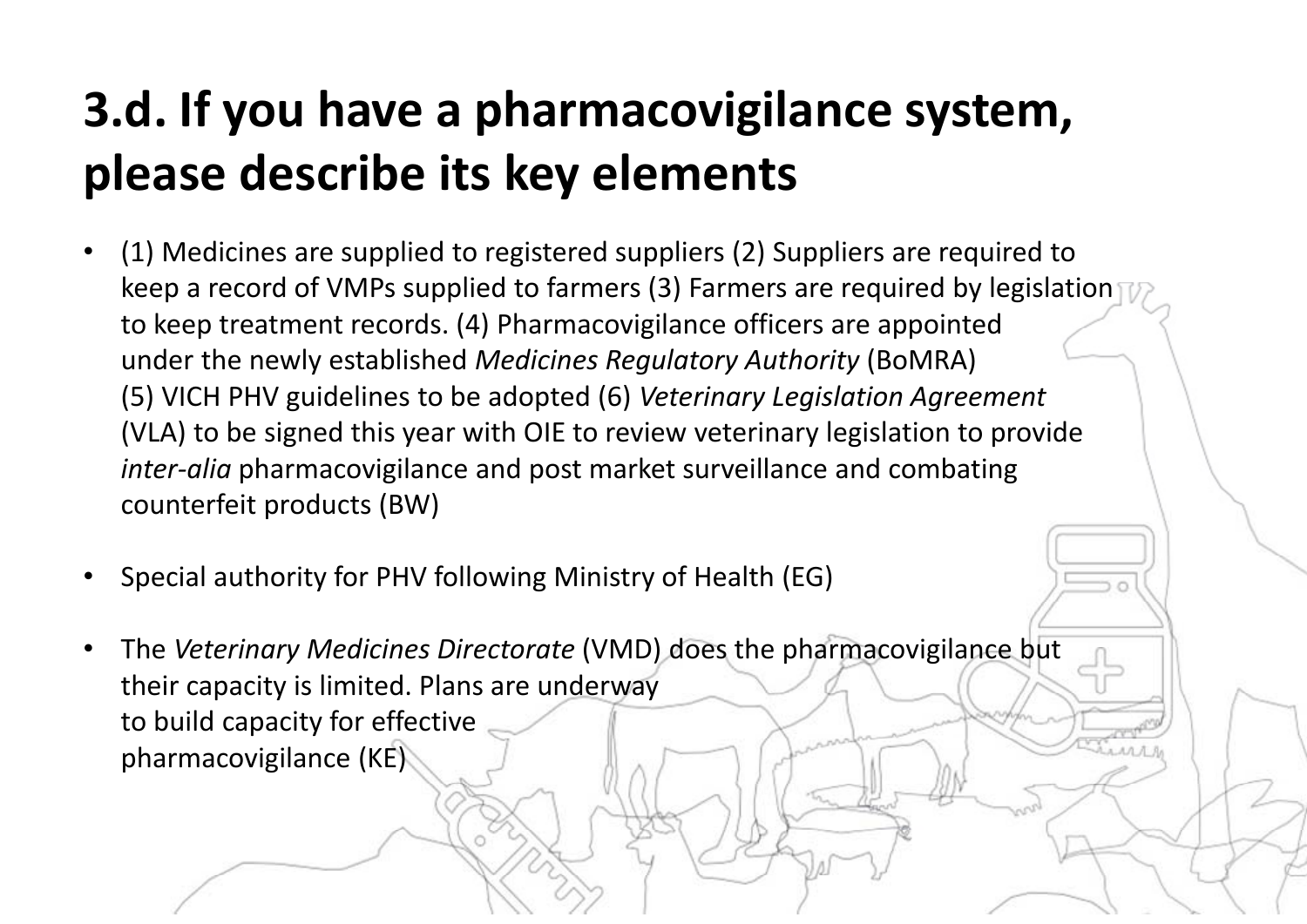# **3.d. If you have a pharmacovigilance system, please describe its key elements**

- • (1) There should be guidelines on pharmacovigilance and reporting forms for individual adverse events and periodic adverse reactions following use of VMPs. The reporting forms should capture as a minimum: details of the reporter, details of the animal, details of the VMP and details of the Adverse Event (2) The Government or Regulatory Authority should have competency and human resources to: conduct assessments (causality assessments), train or encourage animal keepers, vets, vet paraprofessionals to report adverse events, ensure manufacturers provide periodic adverse reports annually for their VMPs and set specific timelines for reporting and providing feedback. (ZW)
- $\bullet$  We have recently adopted some guidelines based on VICH Guidelines. It has been discussed with industry and will be implemented. (ZA)
- •We have three cooperating bodies in this respect, all of them belong to the Prime Minister's Office (registration, monitoring, and ongoing to functioning) (LY)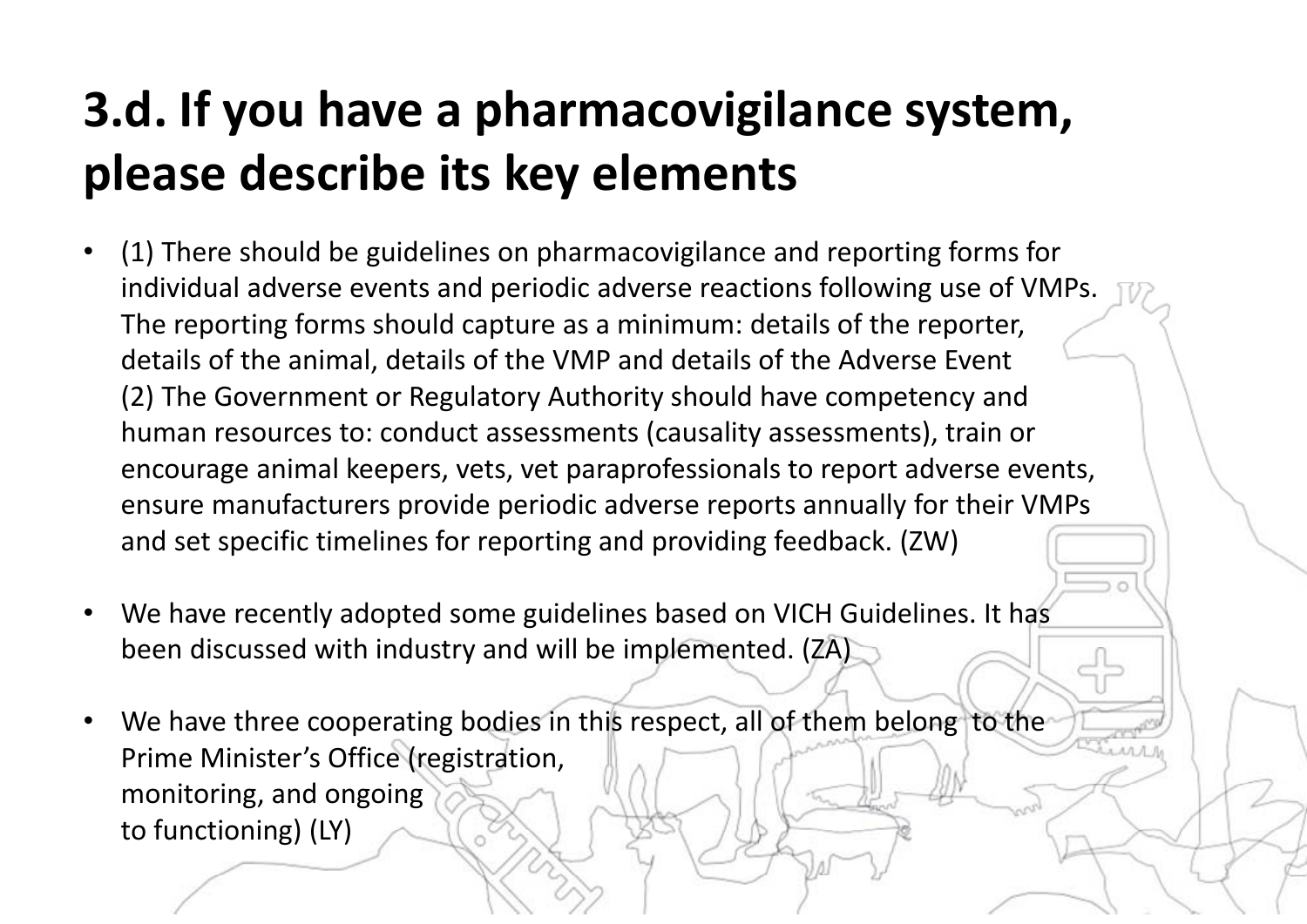# **3.d. If you have a pharmacovigilance system, please describe its key elements**

- • The Food and Drug Authority and the Ministry of Health are responsible for registration of pharmaceutical companies, provide approval of importation pharmaceutical products. They monitor distribution of pharmaceutical product within the country. They supervise and monitor the quality of pharmaceutical products in the pharmacies (SS).
- •Guidelines, ADR reporting format, toll free number (ET)
- • Key elements includes detection, assessment and prevention of adverse effects or any other related undesirable effects of the medicines/vaccines. We have two methods in collecting information on pharmacovigilance namely active and passive (TZ)
- • The regulatory authority covers both human and veterinary medicines and pharmacovigilance for human medicines is active but lacking for veterinary products (NG)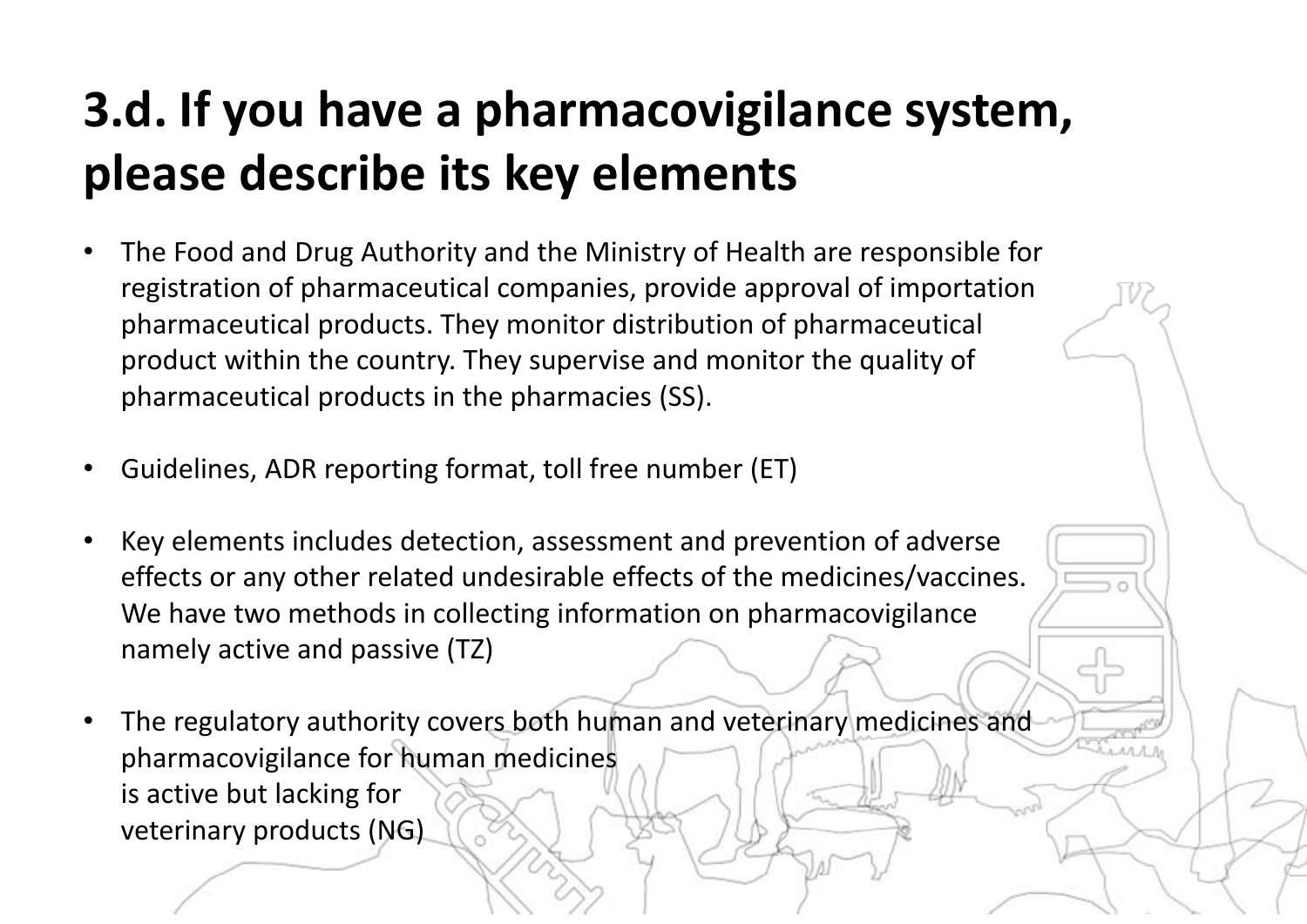**4. What role(s), if any, do you think the OIE should play in defining the minimum requirements for a pharmacovigilance system for veterinary medicinal products?**

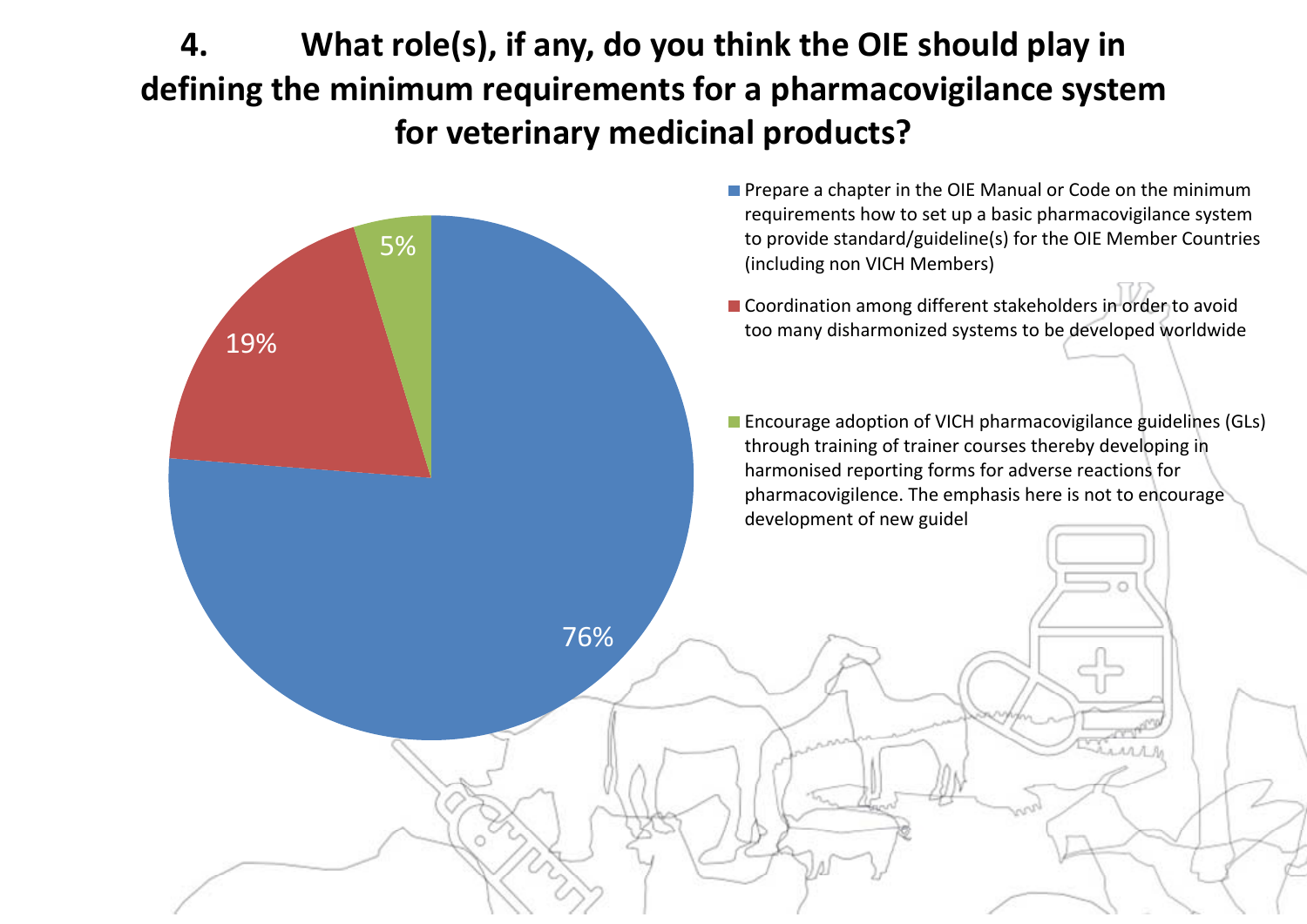**5. Do you think that an OIE document describing how to set up a basic pharmacovigilance system would be beneficial for your country?**

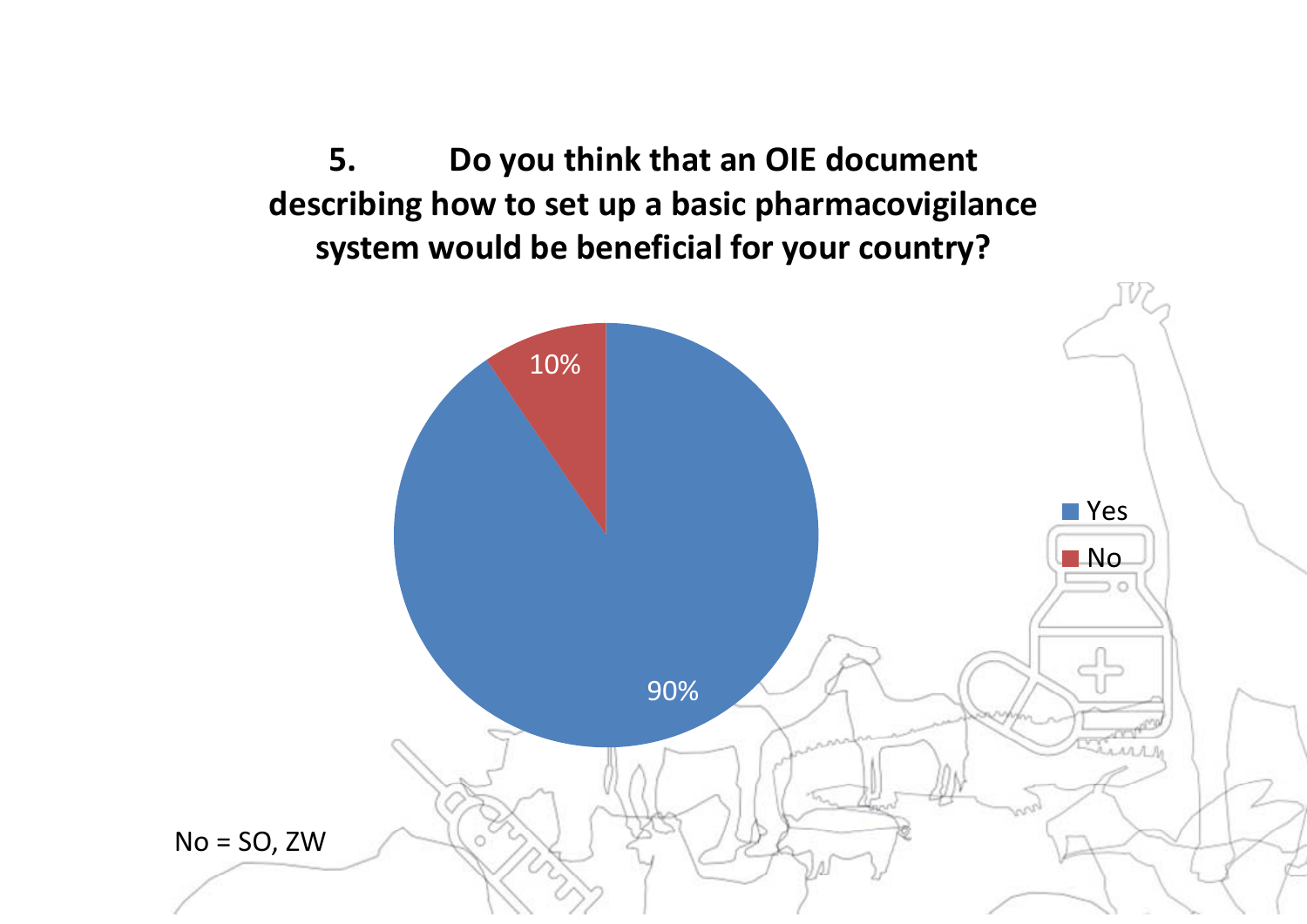

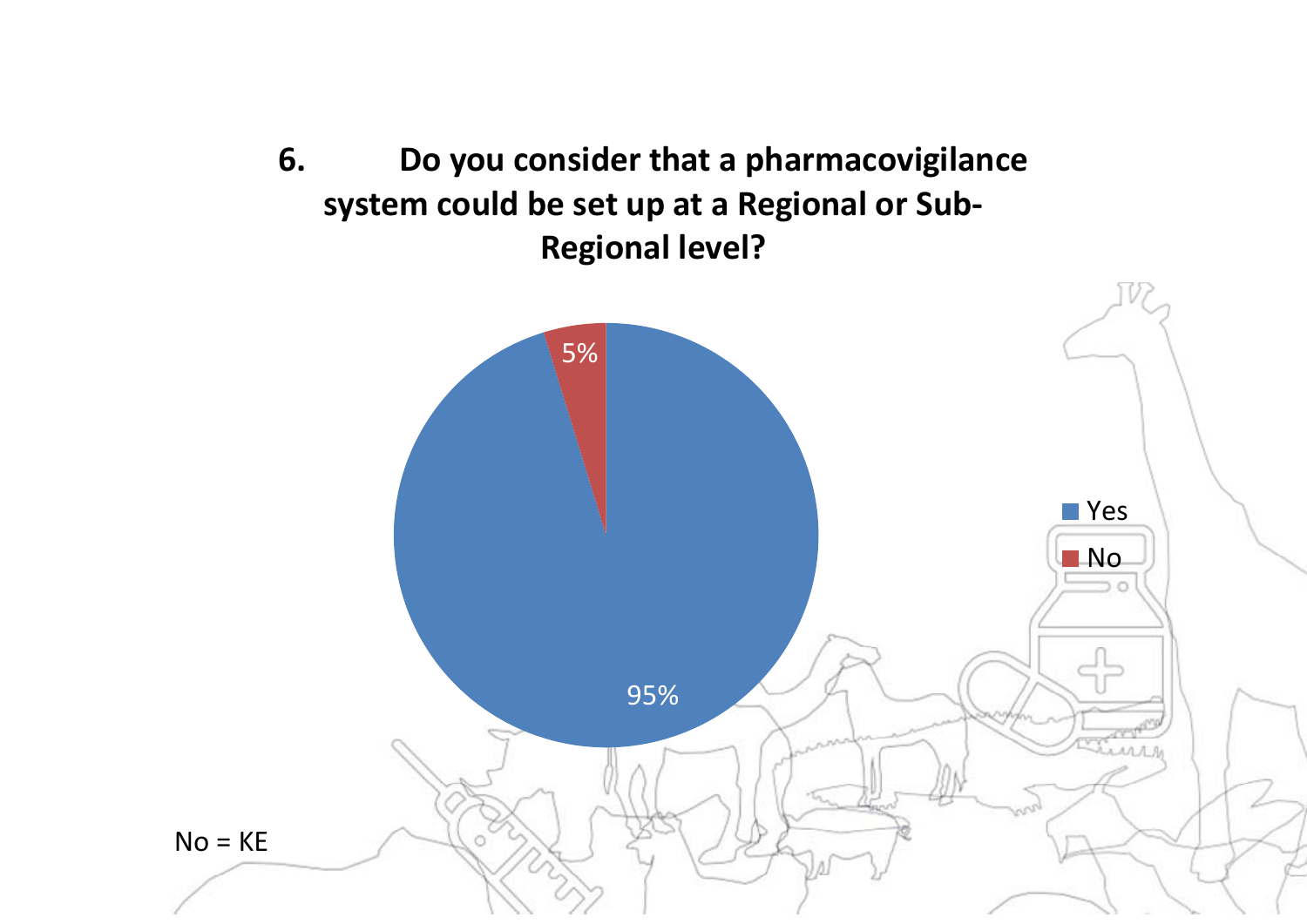#### **7. Further thoughts, comments or proposals**

- •There is a need of training on pharmacovigilance (MZ)
- • Medicines Regulatory Authorities (MRAs) may not have adequate budget implement effective PHV systems because of the small market for veterinary products. Also, in some countries where both human and veterinary products are regulated under one authority, pharmacovigilance of Vet products may not be prioritised. Therefore national Veterinary Services should consider funding PHV as a national good. (BW)
- • OIE Missions to cover pharmacovigilance apart from PVS, Legislation and GAP Analysis Missions.MW
- "In Namibia the Medicines and Related Substances Control Act 13 of 2003 cater for both Human and veterinary medicines. Ministry of Health is the custodian of this Act. Pharmacovigilance system is mainly only functional for human medicines. Work need to done to have the same system for veterinary medicines. This idea of OIE will surely benefit Namibia (NA)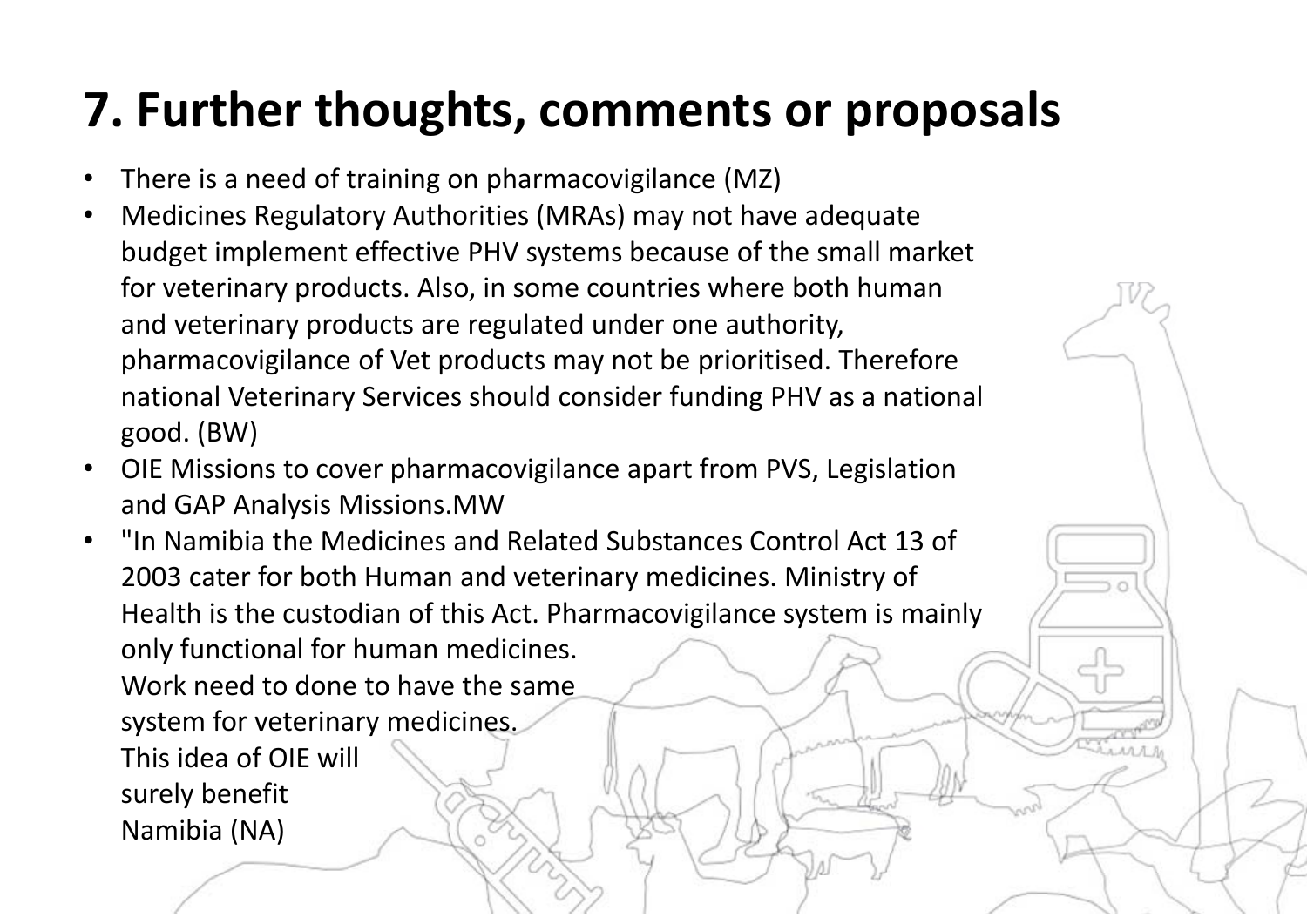#### **7. Further thoughts, comments or proposals**

- • Inducing more professionality in the veterinary field to enable them to preform pharmacovigilance system instead of none specialists of the veterinary field (pharmacists) (LY)
- • Currently the veterinary sector do not play an effective role in the pharmacovigilance system due to lack of legislation. The drug and food authority is dominated by the health sector and the Ministry of Health. There is need to develop a body and legislation in the veterinary sector to manage the pharmacovigilance system (SS)
- • The OIE should clearly lay down that it is the role of the National Veterinary Authority of member states to officially shoulder the responsibility for the authorisation, registration, import, distribution and use of veterinary medicinal products (MU)
- $\bullet$  This is possible if there is a *Regional* Medicines Regulatory Agency or an agency charged with that at the regional level (NG)
- $\bullet$  There is a need to set up systems of veterinary pharmacovigilance to allow the feedback of relevant usage data which includes suspected lack of efficacy of antimicrobial products, in particular, at the recommended dosages (SZ)